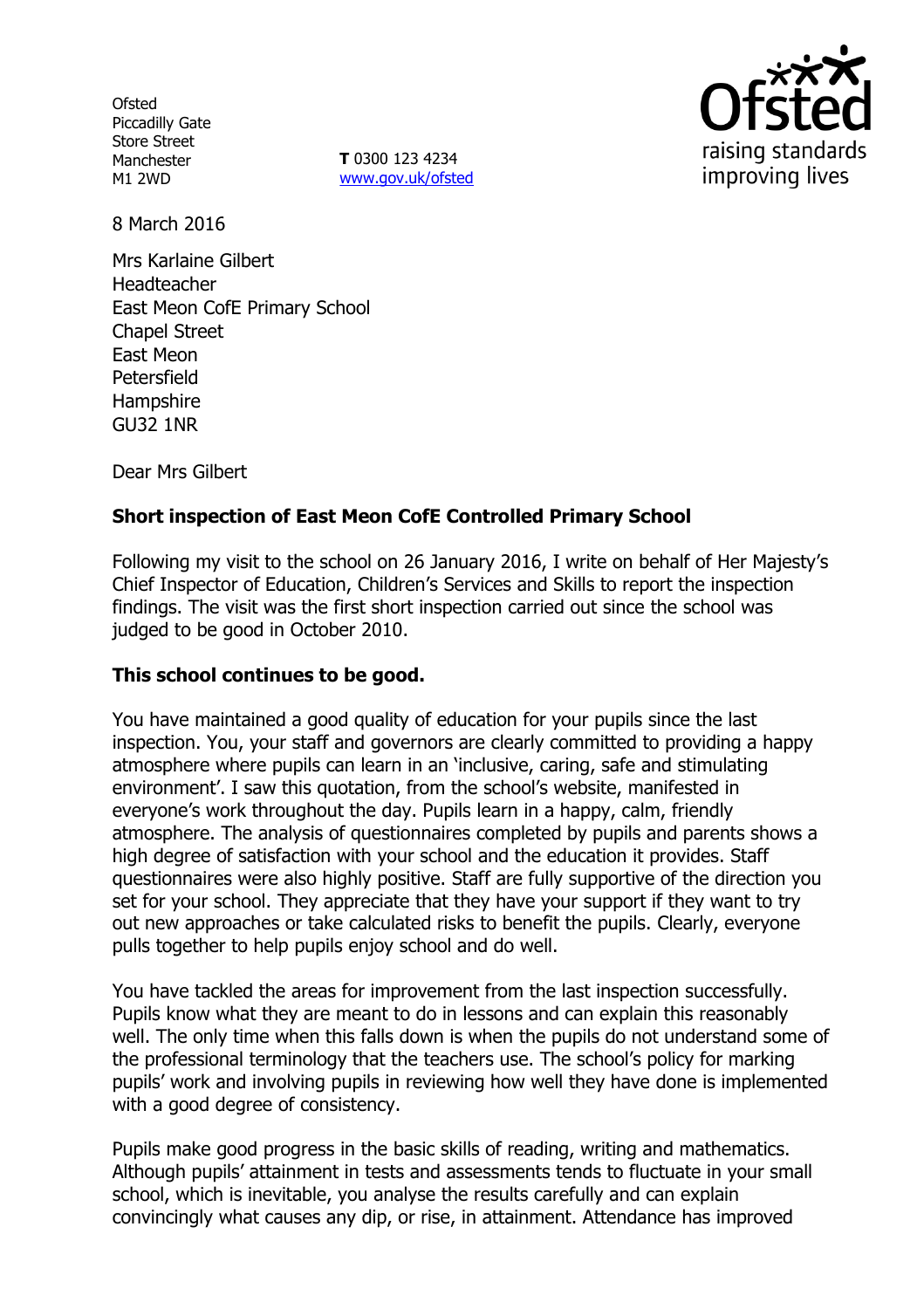

since the last inspection. You have made good headway in developing a way of tracking individual pupils' progress, to align with the government's recent changes to the curriculum and assessment arrangements. You and your governors know how important it is that pupils make good progress from when they start school. The number of pupils from disadvantaged backgrounds is extremely small in your school, so much so that it is not possible to draw valid conclusions as to how well these pupils achieve as a group.

Teachers plan interesting topics for pupils to enliven their learning. Older pupils talked with infectious enthusiasm when they recalled their visit to Kew Gardens, as part of their rainforest topic, and they were equally motivated by the current Second World War theme. Staff lead the way in modelling and fostering good relationships. Teachers and learning support assistants support pupils' learning effectively, setting the tone for working hard and drawing pupils into discussions through sensitive, well-phrased questions. In this way, adults ensure a positive atmosphere for learning and pupils work hard. Pupils' questionnaires showed that what I observed was consistent with usual practice. A high proportion said that teachers listen to what they have to say, help them to 'do their best' and make sure everyone understands.

### **Safeguarding is effective.**

During my visit, I asked staff with varying roles and experience to explain the school's procedures for safeguarding pupils and checked if they knew what to do should they ever become concerned for a child's safety. Without exception, the procedures were well known, showing that your regular training sessions with staff have been correctly focused and had the desired impact.

My focus on safeguarding was important because the school's written policy and procedures were not entirely up to date. Despite this, your training for staff did reflect the latest guidance. In addition, the governor with responsibility for safeguarding has had recent training, as part of joint training with another school in your cluster. There is a clear emphasis on the part of leaders, staff and governors on keeping children safe. Recruitment checks and records are kept in accordance with the government's guidance. The slip-up in terms of your policy document and procedures is an oversight rather than being indicative of any shortcomings in keeping children safe from harm. On the contrary, pupils' safety is clearly a high priority for all. Questionnaires show pupils' and parents' confidence that this is the case.

# **Inspection findings**

- Your determination to provide a good education for the pupils at East Meon came through strongly during my visit. The parents who completed Ofsted's online questionnaire, Parent View, and those who wrote comments, sent in letters or emails, or spoke to me personally had nothing but praise for your leadership and the quality of education their children receive at East Meon.
- Your governors share this commitment to your school. They provide good support as well as the healthy degree of challenge required of all governing bodies. In answering some wide-ranging questions, governors showed good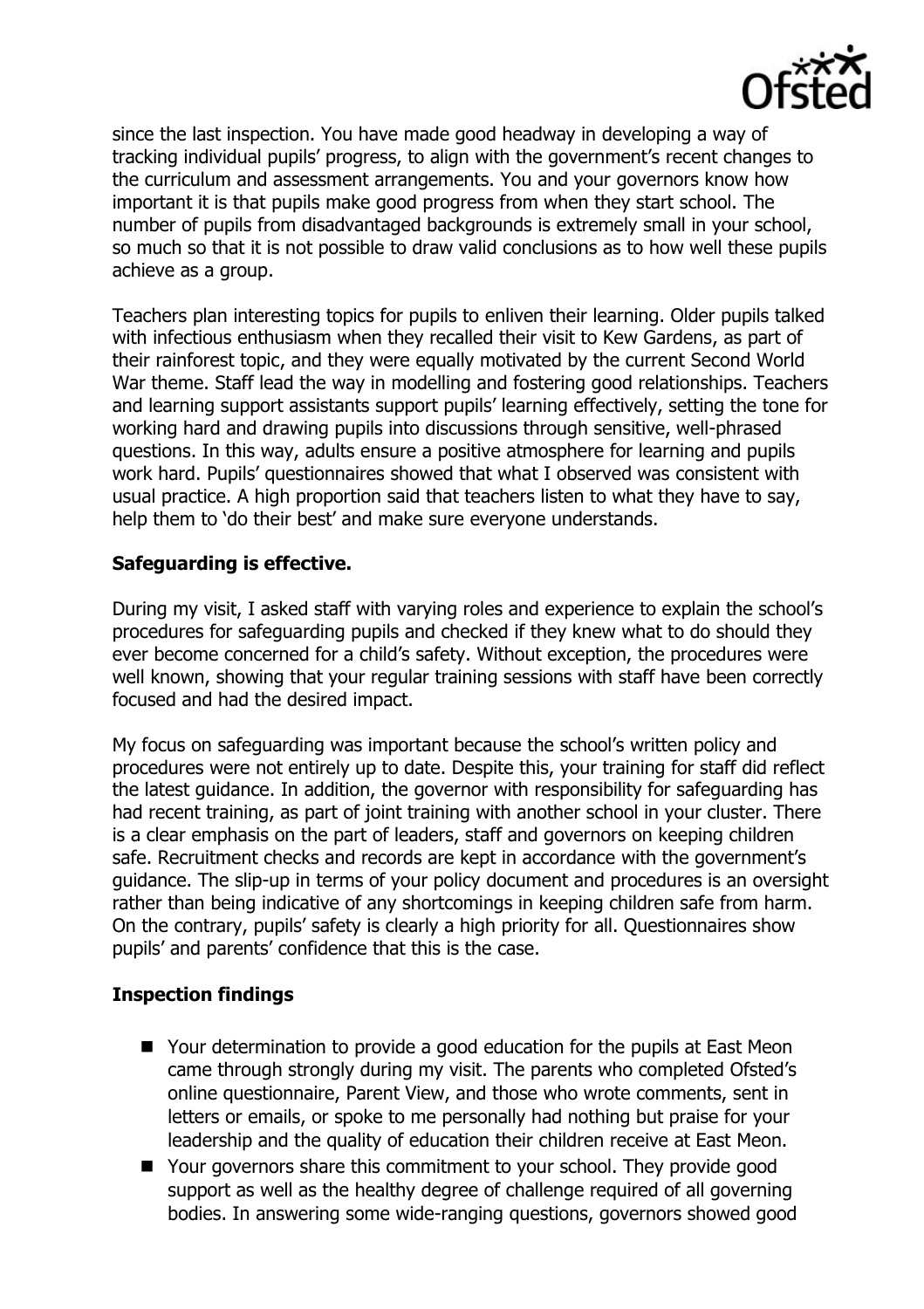

knowledge of the school's work while being mindful that their role was very much a strategic one.

- The Chair of Governors keeps in close touch with you to find out for himself about various aspects of the school's work. Performance management is taken seriously yet clearly viewed as a supportive process to make sure the school's good effectiveness is sustained.
- During our visits to classrooms to observe learning, you identified accurate strengths and areas for development when evaluating pupils' learning. You quickly identified questions you wanted to follow up. When meeting two pupils to talk to them about their work and look at their books, you asked pertinent questions to unpick their learning and check their understanding. These, and other, activities showed me your evaluation of teaching and learning is accurate and robust.
- You have rightly identified that pupils' achievement in writing is not as good as it is in reading and mathematics. As you know, some pupils' spelling and/or handwriting is not as secure as it could be. In addition, pupils do not always have enough opportunity to write longer pieces of work. They are given a list of features or techniques at the beginning of the lesson that they need to include in their writing. However, some pupils who are capable of more extended writing tend to stop when they have covered the list rather than carrying on and showing how well they can write.
- $\blacksquare$  Throughout my visit, I met pupils who were polite, caring and friendly. They showed interest in what they were learning and knew what they were expected to achieve. In assembly, pupils listened intently and hands shot up enthusiastically whenever they were asked a question or invited to participate in other ways through, for example, contributing to prayer.
- We saw children in the early years responding well to adults' encouraging approach and efforts to engage them in conversation. Children were persevering when reading labels, using their knowledge of letters and the sounds they make to work out words. This shows that children get a good grounding in early reading skills. As in other lessons, you picked up aspects of learning that were emerging as less effective. These were positive signs. When you monitor teaching, you identify questions and points for development that are helpful for teachers in promoting their professional development.

### **Next steps for the school**

Leaders and those responsible for governance should ensure that:

- the documentation relating to safeguarding children is amended to reflect the latest government guidance and approved by the governing body
- **P** pupils are given enough opportunities to write at more length, if capable of doing so, whether in literacy lessons or other subjects
- **P** pupils whose spelling is not as good as it should be and those whose handwriting is untidy or poorly formed are supported to improve.